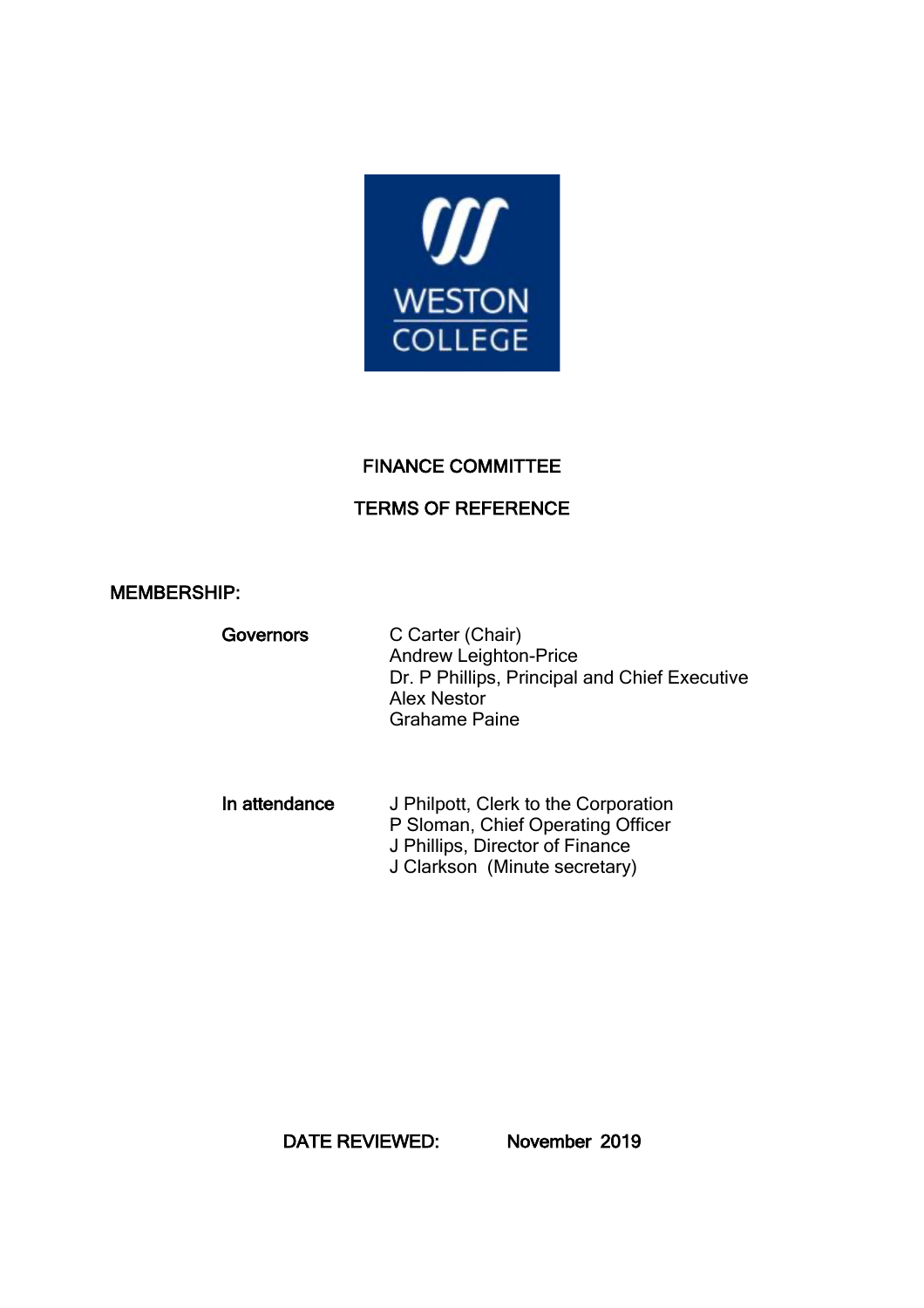

# WESTON COLLEGE CORPORATION

# FINANCE COMMITTEE

# TERMS OF REFERENCE

## 1. AUTHORITY

- 1.1 This is not a statutory committee but has been established to assist the Corporation in meeting its responsibilities as outlined in the Instrument and Articles of Government (March 2012) in particular:
	- 1.1.1 The effective use of resources, the solvency of the institution and the Corporation and safeguarding their assets.
	- 1.1.2 Approving annual estimates of income and expenditure.
	- 1.1.3 Setting a framework for the pay and conditions of service of all other staff (except holders of senior posts).
- 1.2 Extract from Financial Memorandum 2006 (para. 11-16) states:
	- 1.2.1 The Corporation of the College is responsible for ensuring that the College's funds are used only in accordance with the Corporation's powers.
	- 1.2.2 The Corporation has wide discretion over its use of the College funds and must ensure it uses its discretion reasonably.
	- 1.2.3 The Corporation is ultimately responsible for the proper stewardship of College funds.
	- 1.2.4 The Committee exercises both delegated executive authority on behalf of and an advisory function to the Corporation.

# 2. DELEGATED AUTHORITY

- 2.1 To approve the College's Fees Policies.
- 2.2 To review and agree Financial Performance Indicators (FPIs) for the Board on an annual basis.
- 2.3 To approve the method of allocation of Learner Support Funds.
- 2.4 To approve and monitor a Governors' Expenses Scheme.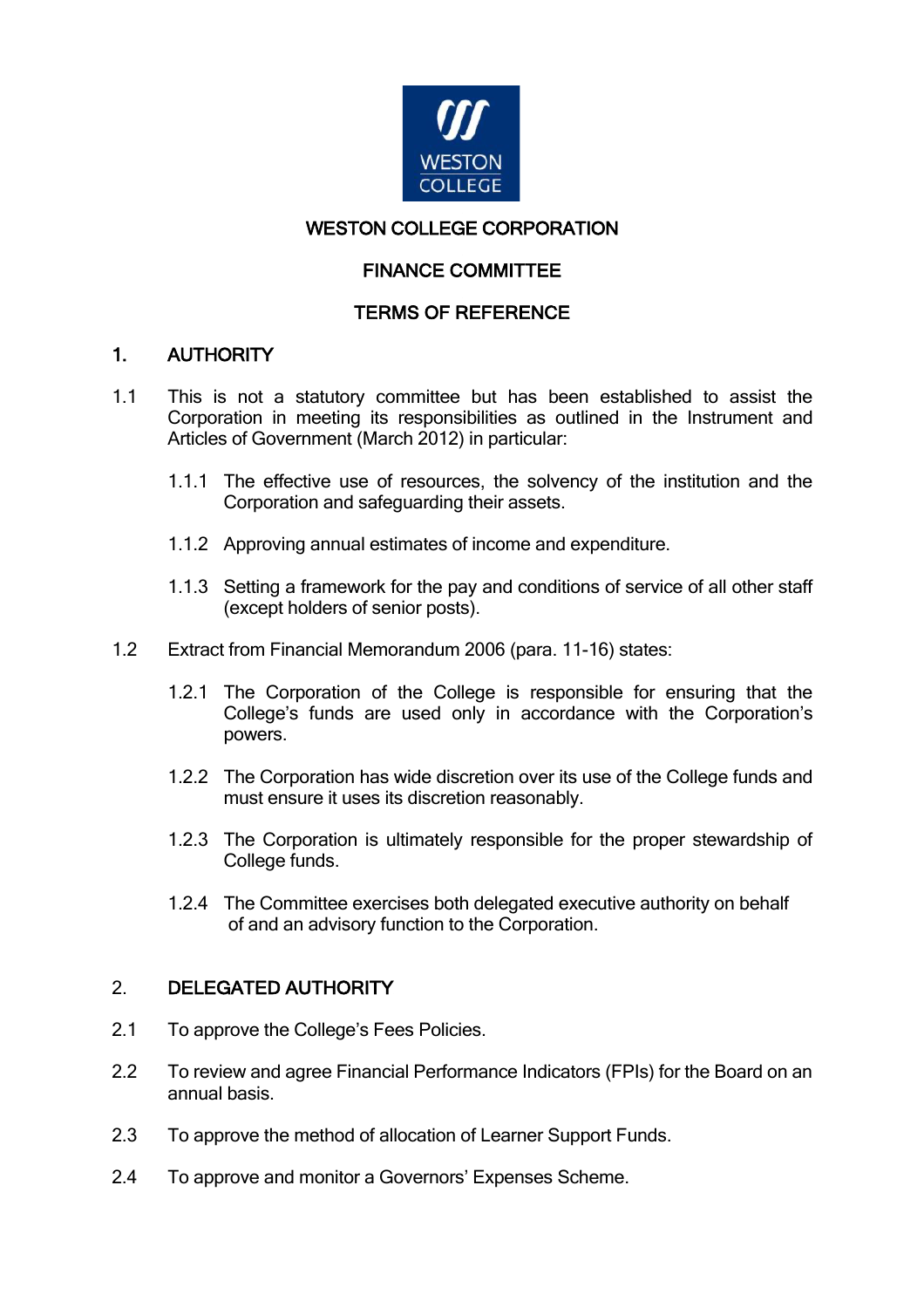- 2.5 To approve the Student Union Budget as submitted by the Student Union.
- 2.6 To receive reports on the Teachers Pension Scheme and the Local Government Pension Scheme and to approve any locally determined variations to the schemes including provisions for early retirement together with the financial effects of any individual case.
- 2.7 To approve the write off of bad debts where individual items are between £1,000 and £5000. Any bad debt in excess of this should be referred to the full Corporation. N.B. The Principal has delegated authority to write off individual debts of less than £1,000, which will be reported to the Committee.
- 2.8 To approve, review and monitor, as appropriate, matters such as:-
	- (i) the financial methods of the College;
	- (ii) the budgeting process;
	- (iii) bids for capital equipment and minor works; \*
	- (iv) financing of capital projects (subject to above);
	- (v) the internal controls of the College in conjunction with the Audit Committee; (vi) any delegated actions by the Principal or Chair of Corporation;
	- (viii) any decisions or approvals required by the College's Financial Regulations including any waiver of Financial Regulations – the latter being reported to the Audit Committee;
	- (ix) the results of internal and external benchmarking exercises, cost base reviews and "value for money" exercises;

\* In connection with (iii) above, to approve a schedule of capital items costing £40,000 or more and less than £100,000. This schedule should include leased capital items where the total capital value of the leasing arrangement is in excess of £2,000. Full details of individual capital schemes costing £40,000 or more must be recommended to the Corporation for approval.

- 2.9 To take decisions (within the Committee's delegated limits) relating to capital projects where no meeting of the Capital Project Working Group has taken place (reference Point 8).
- 3. MEMBERSHIP: Principal and Chief Executive 4 Governors

In Attendance: Clerk to the Corporation Finance Director Minute Secretary

- 3.1 The Chair of the Finance Committee shall not be the Chair of the Corporation.
- 3.2 Members of the Audit Committee must not be members of the Finance **Committee.**
- 3.3 If it is proposed that staff members are members of the Finance Committee, any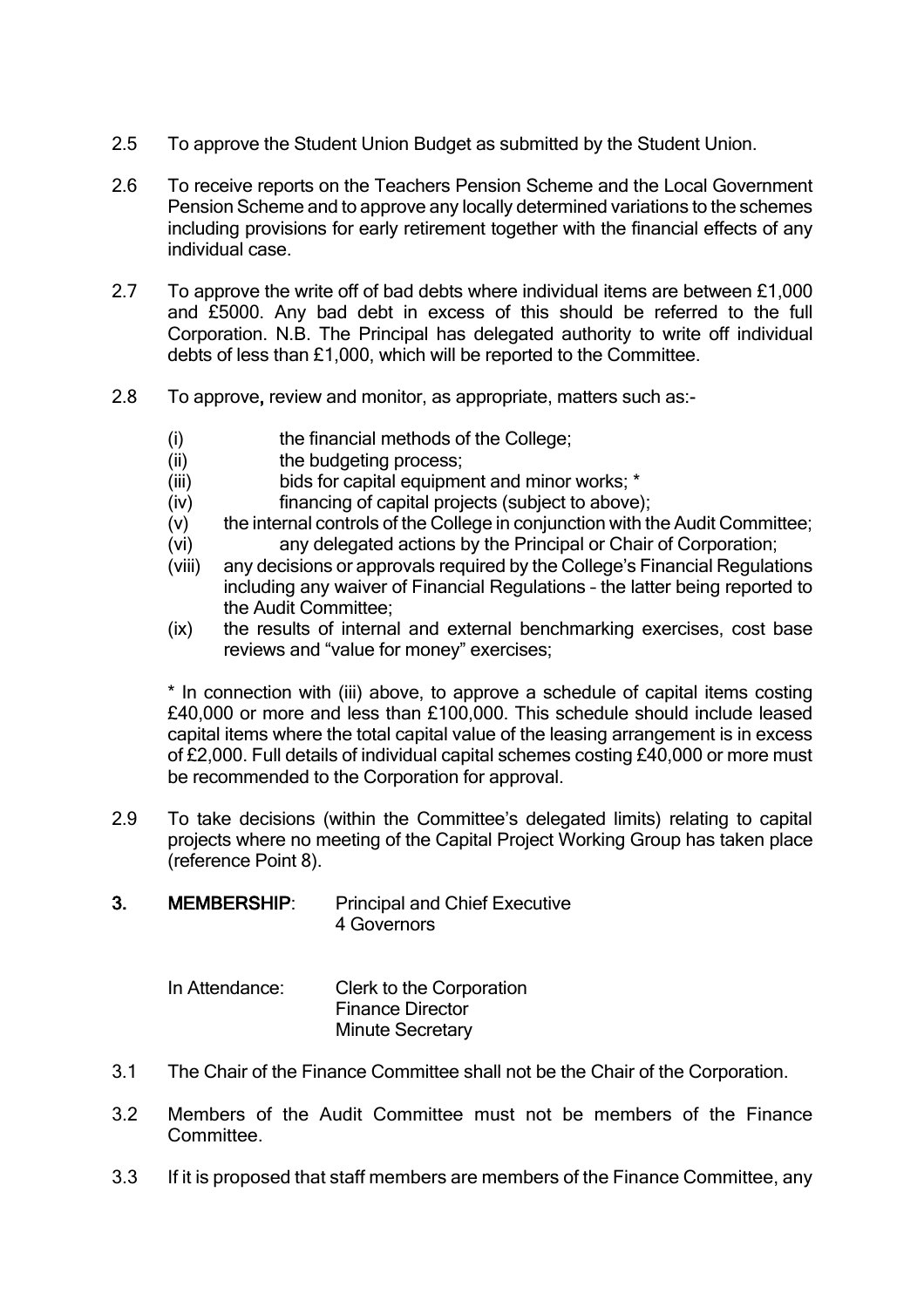potential conflict of interest matters should be explored before membership is confirmed.

3.4 A Vice Chair will be appointed to ensure that meetings can go ahead in the absence of the Chair.

## 4. QUORUM

The quorum for each meeting shall be 3 members.

### 5. MEETING CYCLE

Six meetings are currently scheduled per year. The Principal may also hold interim meetings if required with the Chair of Finance, the Clerk is in attendance.

#### 6. DECLARATIONS OF INTEREST

Standing Orders relating to disclosure of interest apply to Committee meetings in the same way as they apply to Corporation meetings.

### 7. TERMS OF REFERENCE

The prime role of this Committee is to ensure that the College is best placed to maximise its income for both Capital and Revenue Expenditure in recognition of the needs of the College to be an Outstanding provider in both FE/HE activity.

- 7.1 To recommend to the Corporation the Weston College and Weston College Group Annual Revenue Budgets estimates of income and expenditure together with the relevant Balance Sheet and Cash Flow forecast prior to the relevant financial year. Monitoring against that budget on a monthly basis through the Management Accounts and ongoing projection of surplus. To achieve an annual surplus as agreed on an annual basis.
- 7.2 The Committee is to confirm to the Corporation the financial health category and status of the College. The Committee will simultaneously ensure that the College maximises its opportunities for Capital and curriculum investment.
- 7.3 To receive reports on the financial position of the College and to provide timely and comprehensive advice, information and recommendations to enable the Corporation to ensure its solvency and the safeguarding of its assets.
- 7.4 To recommend the College's Three year Financial Forecast to the Corporation and to the Funding Agencies for the forthcoming year. Information to be converted into the Weston College Management Accounts forecast.
- 7.5 To monitor and ensure at all times the effective and efficient use of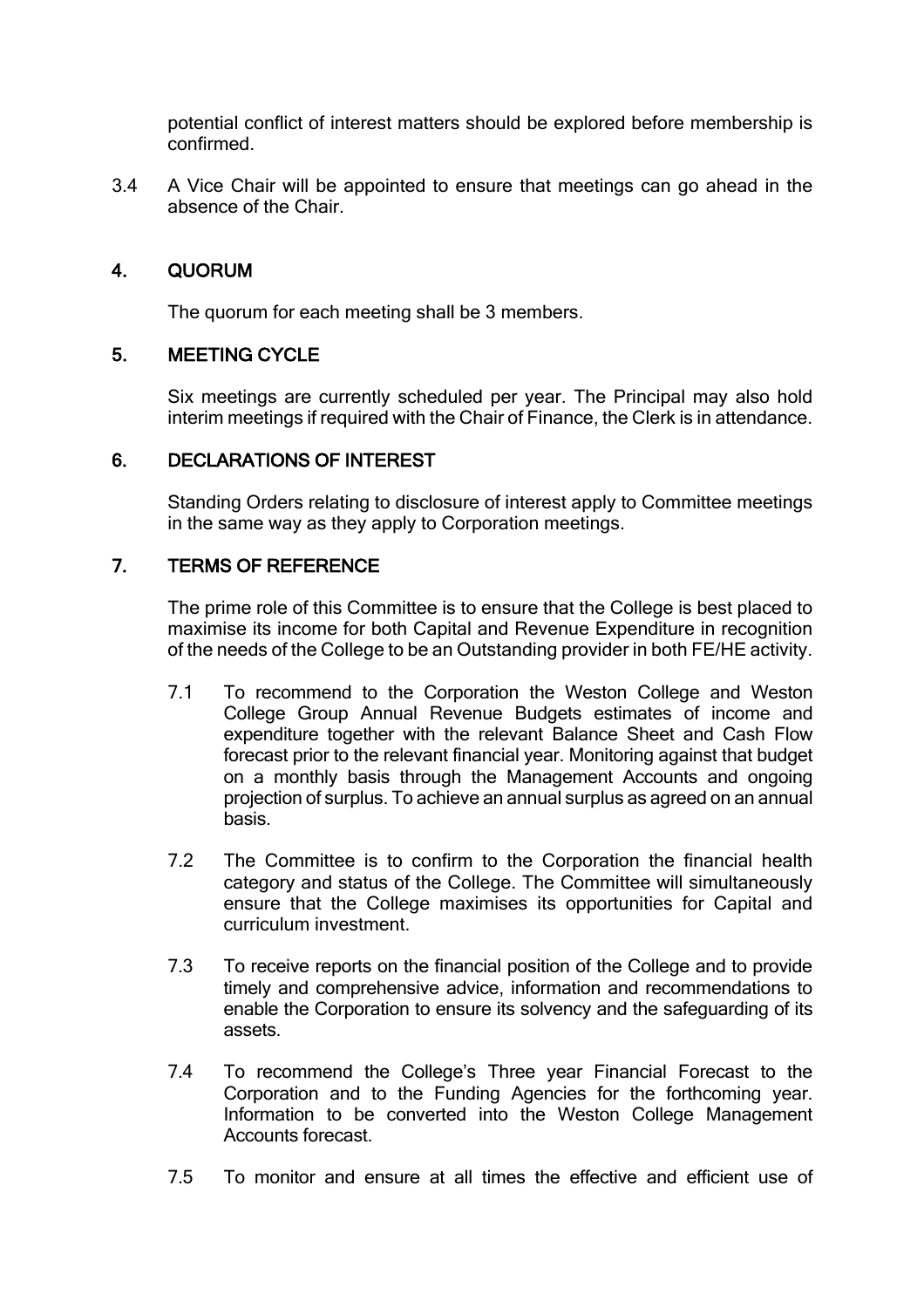resources within the institution and to make appropriate recommendations to the Corporation.

- 7.6 To make recommendations to the Corporation on all major policy or strategic issues with financial implications, including fundamental cost base reviews, as required.
- 7.7 To make recommendations to the Corporation wherever secured and unsecured borrowing or loans are required for short or long term purposes.
- 7.8 To scrutinise any reports on the lease of assets for more than one year or any agreement, contract or arrangement involving the acquisition or disposal of any interest in land or buildings and to provide relevant detailed information and make appropriate recommendations to the Corporation.
- 7.9 To recommend any contracts entered into with significant financial implications to the Corporation for approval.
- 7.10 To consider and recommend for the approval of the Corporation any revisions to the College's Financial Regulations and to continually monitor the effectiveness of the College's Financial Regulations and Procedures.
- 7.11 To work with management to agree and recommend for the approval of the Corporation the three year financial forecast and any mid-year update thereof.
- 7.12 To receive regular financial reports and statements, including management accounts, a summary statement of activity, cash flow profile, balance sheet, financial forecasts including a 12 months rolling cash flow forecast, schedule of staff numbers, faculty activity reports and debtors summary.
- 7.13 To regularly monitor the College's Medium Term (3 year) cash flow forecast.
- 7.14 To consider all urgent items of a financial nature referred by the Corporation where detailed investigations are required.
- 7.15 To receive the audited annual accounts of the Student Union.
- 7.16 To approve the Student Union Budget.
- 7.17 To receive an annual report on the College's insurance arrangements and termly reporting of claims/potential liabilities.
- 7.18 To receive financial reports relating to the College's Estate, as appropriate.
- 7.19 To receive financial reports on the outcomes of any tendering exercise and make appropriate recommendations to the Corporation.
- 7.20 To receive regular progress data reports on all College activities.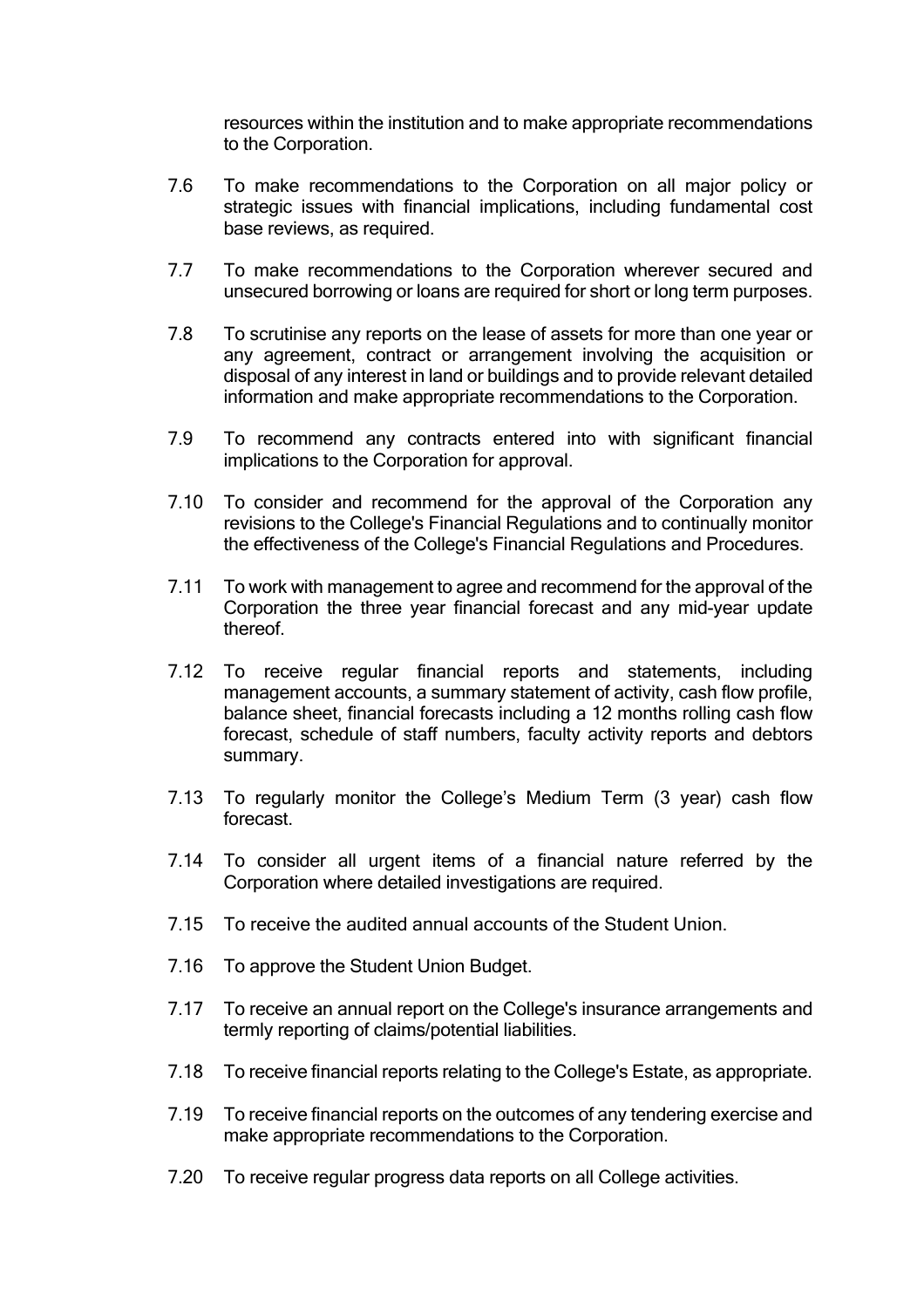- 7.21 To receive regular reports of enrolments against funding allocation targets and II R submissions.
- 7.22 To review periodically and to receive an annual report on the levels of travel and subsistence, overseas travel and any College credit card expenditure.
- 7.23 To receive regular reports and to monitor the College's performance by subsidiary company, faculty and non-academic division.
- 7.24 Establish Working Parties in response to individual circumstances, as and when these arise.
- 7.25 To ensure that the College operates within the financial covenants associated with any loans.
- 7.26. To monitor the financial implications of the College's Risk Management strategies in conjunction with the Audit Committee as necessary.
- 7.27. To consider any other items referred by the Corporation, its other Committees or by College management.
- 7.28 To monitor the financial aspect of the sponsorship agreement with the Multi-Academy Trust.

## 8. CAPITAL / REVENUE PROJECT WORKING GROUP

8.1 The Finance Committee will work with the Capital / Revenue Project Working Group to determine and monitor delivery of the College's accommodation strategy.

### 9. ADDITIONAL INFORMATION

- 9.1 Any land and buildings transactions, where the total cost exceeds £1,500,000 or 5% of annual turnover may require the consent of the relevant funding body.
- 9.2 Secured or unsecured borrowing/loans may require the prior written consent of the relevant funding body.

These Terms of Reference were approved by Corporation on 12<sup>th</sup> December 2019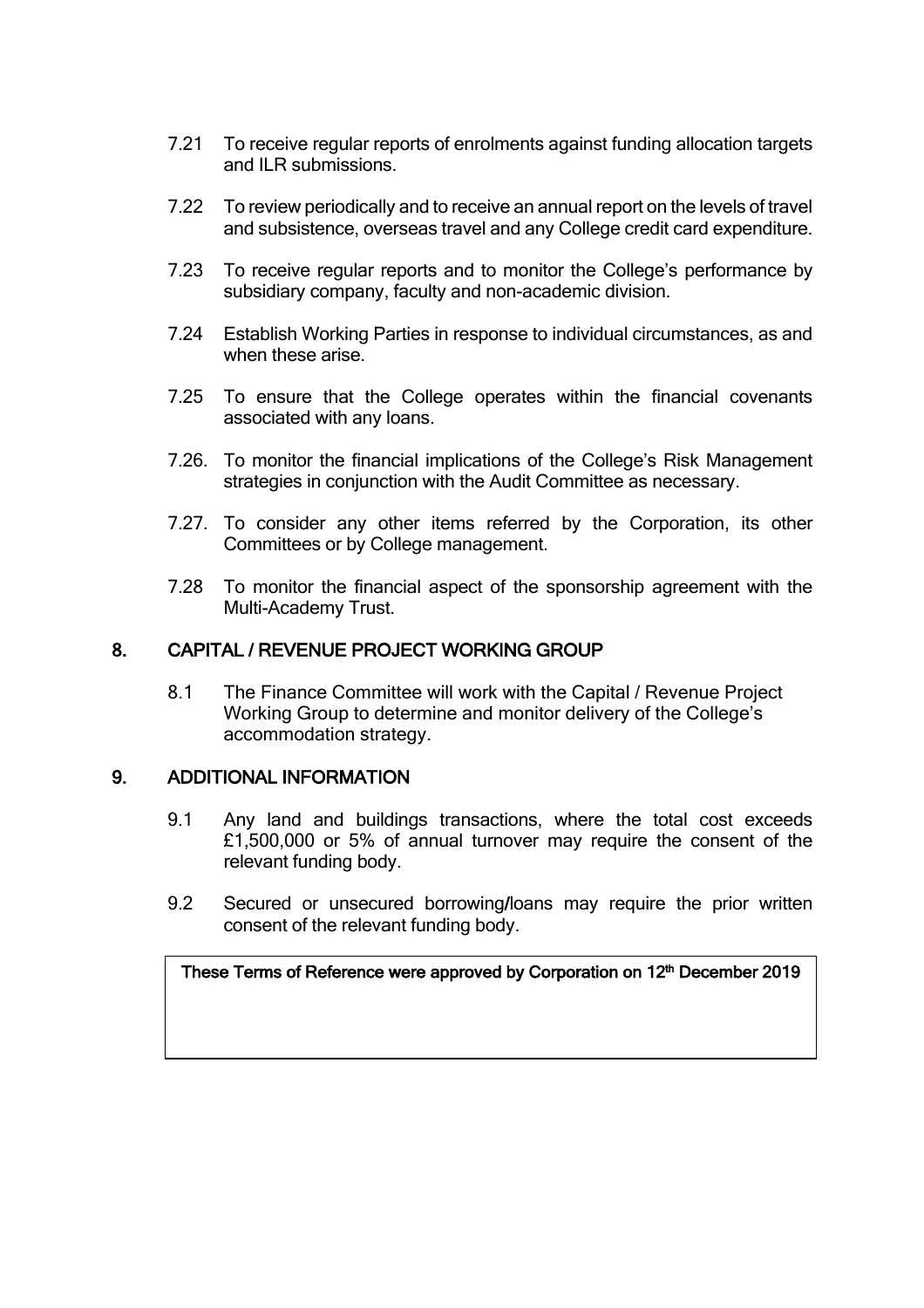# FINANCE COMMITEE

| Ref: | <b>Achieved By</b>                                                                                                                                                                                                                  | Frequency                                                                                                                                          |  |  |
|------|-------------------------------------------------------------------------------------------------------------------------------------------------------------------------------------------------------------------------------------|----------------------------------------------------------------------------------------------------------------------------------------------------|--|--|
| 7.1  | Recommendation of the Annual Budgets<br>prior to the commencement of each<br>financial year and monitoring against that<br>budget on a monthly basis through the<br>Management Accounts. To agree and<br>achieve an annual surplus. | <b>Recommendation of Annual</b><br>$\bullet$<br>Budget May/ July<br><b>Monitoring of Management</b><br>$\bullet$<br>Accounts - at each meeting     |  |  |
| 7.2  | Confirmation of the Financial Status to the<br>Corporation on an annual basis.                                                                                                                                                      | <b>Confirmation of Financial</b><br>$\bullet$<br>Status annually in July                                                                           |  |  |
| 7.3  | Management Accounts showing monthly,<br>year to date, and projected outcome.<br>Information for surplus and cash balance.                                                                                                           | <b>Produced Monthly</b><br>$\bullet$                                                                                                               |  |  |
| 7.4  | Recommendation of the College's Three<br>Year Financial Forecast to be submitted to<br>the Funding Agencies for the forthcoming<br>year. Information converted to Weston<br>College Management Accounts forecast.                   | <b>Three Year Financial Forecast</b><br>$\bullet$<br>approval - July                                                                               |  |  |
| 7.5  | To receive monthly Management Accounts<br>together with reports regarding staffing<br>levels, capital and partner/franchising<br>arrangements                                                                                       | <b>Management Accounts -</b><br>$\bullet$<br>monthly. Staffing and capital -<br>twice yearly<br>Partnership and Franchise<br>arrangements - termly |  |  |
| 7.6  | To consider the financial implication of all<br>capital developments/college restructures<br>or other major strategic issues                                                                                                        | As presented                                                                                                                                       |  |  |
| 7.7  | By report to the Finance Committee<br>outlining the rationale, requirement and<br>timing of borrowings or loans                                                                                                                     | As presented                                                                                                                                       |  |  |
| 7.8  | An individual Report outlining the rationale,<br>requirement and timing of any leases or<br>disposals of interest in land                                                                                                           | As presented                                                                                                                                       |  |  |
| 7.9  | Contracts to be scrutinised prior to<br>recommendation to the Corporation.                                                                                                                                                          | As presented                                                                                                                                       |  |  |
| 7.10 | Review of the Financial Regulations and<br>consideration of management proposals for<br>changes.                                                                                                                                    | <b>Biennially</b><br>$\bullet$                                                                                                                     |  |  |
| 7.11 | Review of the Three Year Financial                                                                                                                                                                                                  | Normally July each year<br>$\bullet$                                                                                                               |  |  |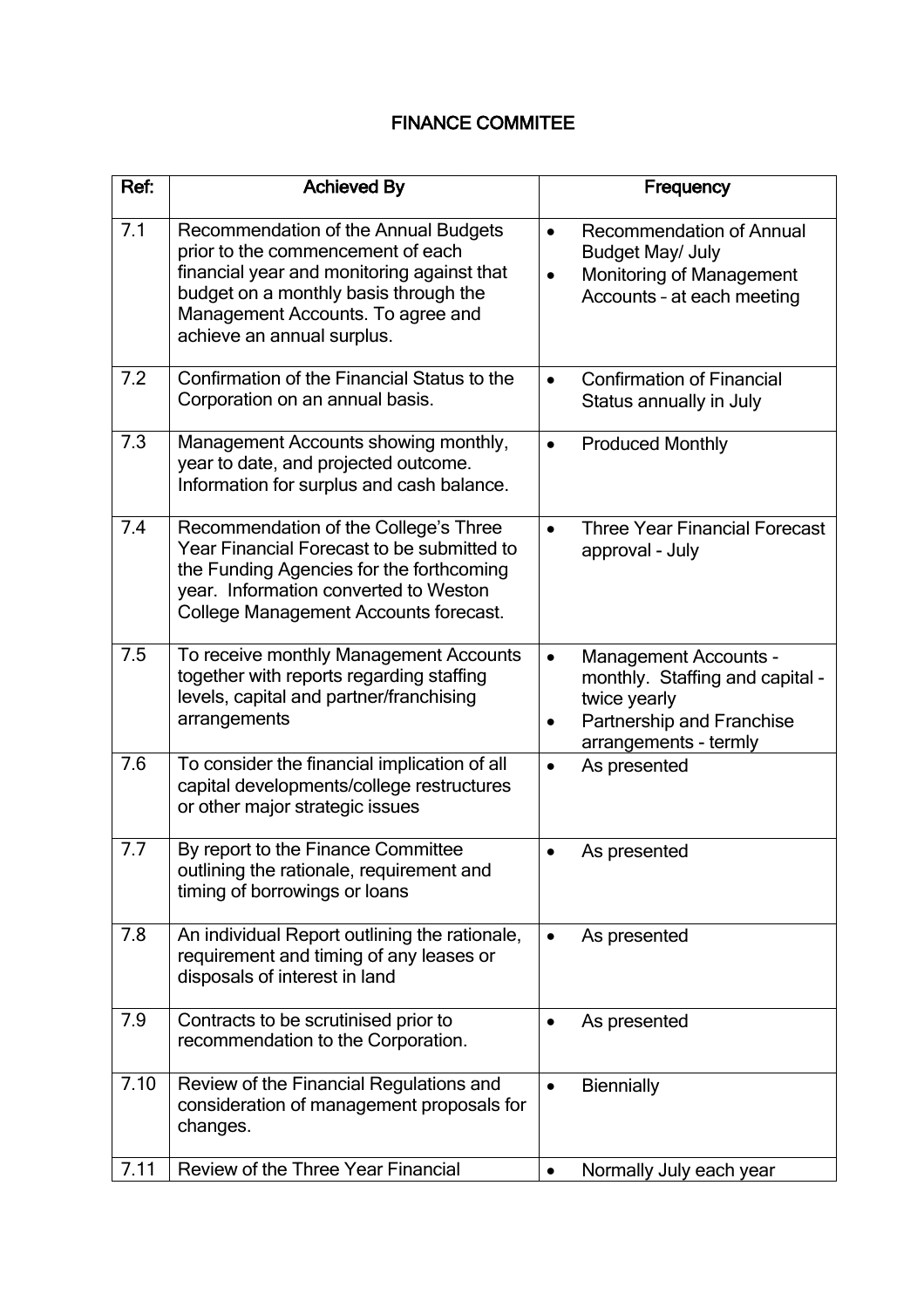| Ref: | <b>Achieved By</b>                                                                                                                                                                                             | Frequency                                                                                                                                  |  |
|------|----------------------------------------------------------------------------------------------------------------------------------------------------------------------------------------------------------------|--------------------------------------------------------------------------------------------------------------------------------------------|--|
|      | Forecast and Commentary and any mid-<br>year updates requested by the Funding<br>Agencies before approval by the<br>Corporation and prior to submission.                                                       |                                                                                                                                            |  |
| 7.12 | To receive monthly Management Reports in<br>an agreed format, together with termly<br>Faculty activity reports and debtors<br>summary.                                                                         | <b>Management Reports -</b><br>$\bullet$<br>monthly.<br>Faculty Activity reports -<br>$\bullet$<br>termly.<br>Debtors Summary - quarterly. |  |
| 7.13 | Consideration of the cash flow forecast as<br>contained within the Three Year Financial<br>Forecast. Bespoke and medium and long-<br>term cash flow forecast in the event of any<br>major capital developments | Three Year Cash Forecast -<br>$\bullet$<br>annually, normally July.<br><b>Bespoke Cash Flow Forecast</b><br>$\bullet$<br>as requested      |  |
| 7.14 | An appropriate response to individual<br>situations as and when they arise.                                                                                                                                    | As requested                                                                                                                               |  |
| 7.15 | By receipt of audited Annual Accounts from<br>the Student Union.                                                                                                                                               | Annually                                                                                                                                   |  |
| 7.16 | By receipt of the Student Union Budget for<br>the following year.                                                                                                                                              | Annually                                                                                                                                   |  |
| 7.17 | Report of the College's proposals for<br>insurance renewal and regular reports on<br>claims and potential liabilities.                                                                                         | Renewals - August each year.<br>$\bullet$<br>Claims and potential liabilities<br>$\bullet$<br>- annually.                                  |  |
| 7.18 | Individual Reports as requested by<br>Management or the Finance Committee<br>regarding the College's estate.                                                                                                   | As requested                                                                                                                               |  |
| 7.19 | Reports of tendering processes undertaken<br>in accordance with the Financial<br>Regulations from major contracts.                                                                                             | As tendered                                                                                                                                |  |
| 7.20 | Reports detailing the actual and projected<br>income, expenditure and contribution from<br>the range of activities undertaken by the<br>College including the Business Enterprise<br>Centre.                   | At least termly                                                                                                                            |  |
| 7.21 | Detailed Reports at the commencement of<br>each academic year of enrolments and<br>income per Faculty or Division against<br>target and monthly comparisons with<br>funding allocation                         | Detailed - September/ October<br>Against priority targets -<br>monthly                                                                     |  |